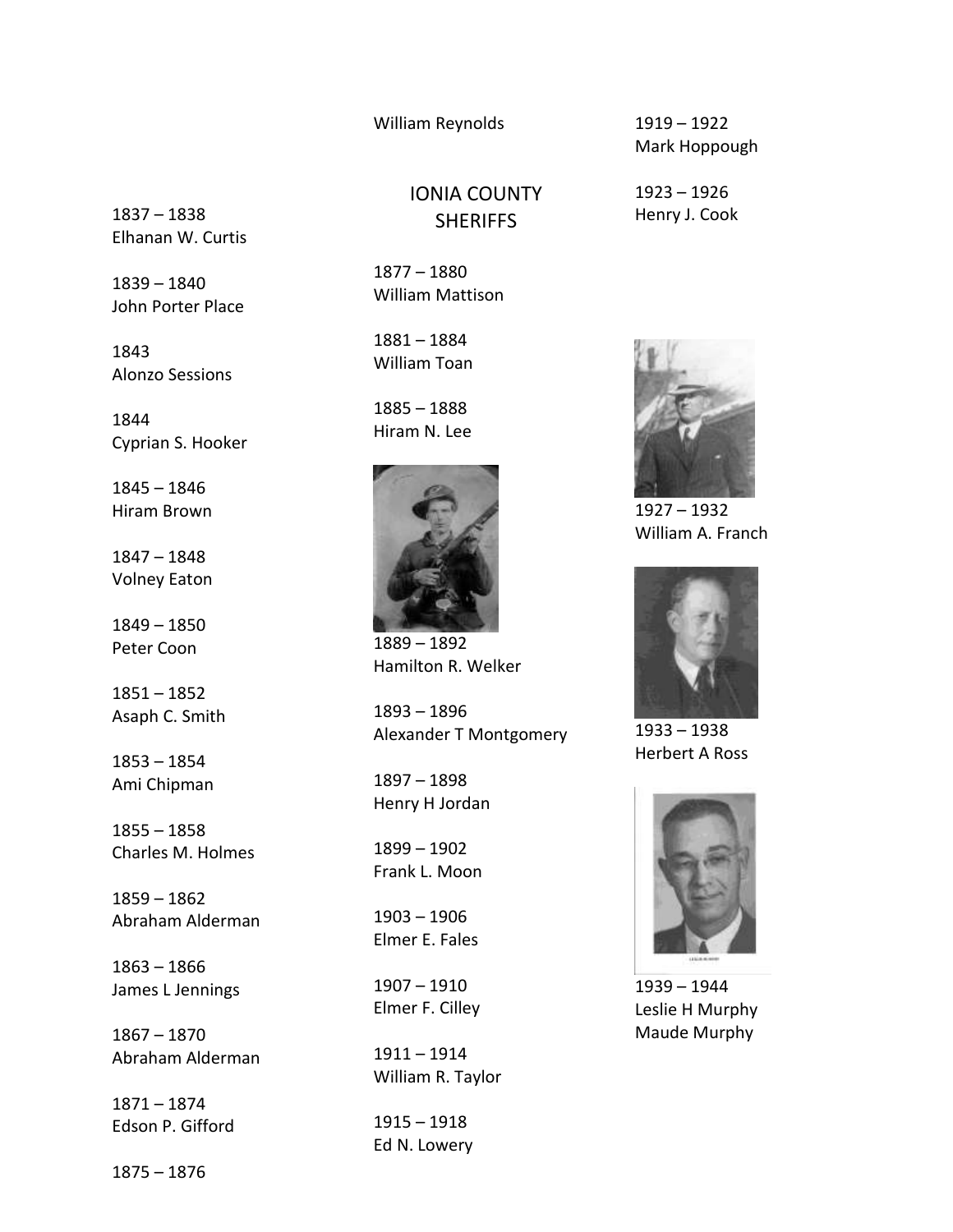

1945 – 1948 Richard H. Dodes

1949 – 1954 Ben Neve



1955 – 1964 Peter VanVleck



1965 – 1976 O. Gary Newton



1977 – 1984

William Bensinger



1985 – 1998 Terrence L Jungel



1998 - 2012 Dwain Dennis



2013 - 2018 Dale A. Miller



2018 – Present Charlie D. Noll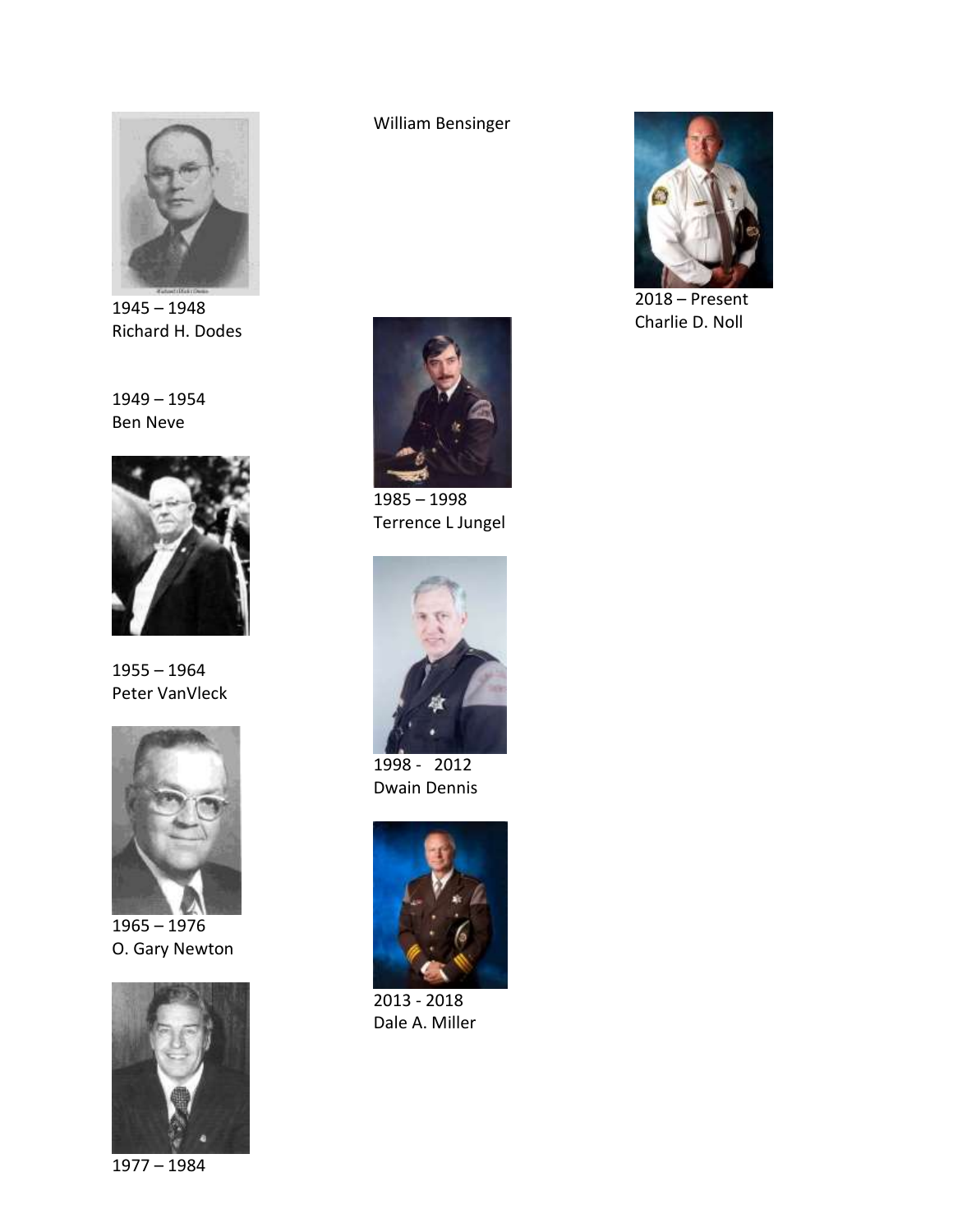# **HISTORY OF IONIA COUNTY JAILS**

## **1851**

Ionia County's first jail was completed in 1850 and first occupied in January 1851. Prior to the building of the jail, inmates had been incarcerated in the Kent County Jail. Rooms for dwelling purposes were constructed in 1864. At the time of Sheriff Wm. H. Mattson's time in office, the jail had become unfit for housing inmates. In April of 1880, a proposal to appropriate \$10,000 to build a new jail was submitted to the residents of the county and was passed by a vote of 2838 to 2206. Building of the new jail began in July 1880 and was completed in January of 1881.

In July of 1881, the first jail was moved by large horses and roller logs to its current location on Lafayette Street. \*1

### **1881**



The new jail opened in January of 1881. An article from the Ionia Daily Sentinel dated January 5, 1881 told of the new jail being practically completed and reflecting the highest credit upon the county and all concerned. The exterior of the building was composed of Ionia sandstone and brick. The interior of the dwelling was divided into a house for the sheriff and family, sheriff's business office, and the jail. There were 13 cells; one separate from the others for female inmates. The cellar held a large range, vegetable and wood rooms, furnace, pantry, and kitchen. The article noted that, "The kitchen and sinks are supplied with water by simply turning a faucet." \*2